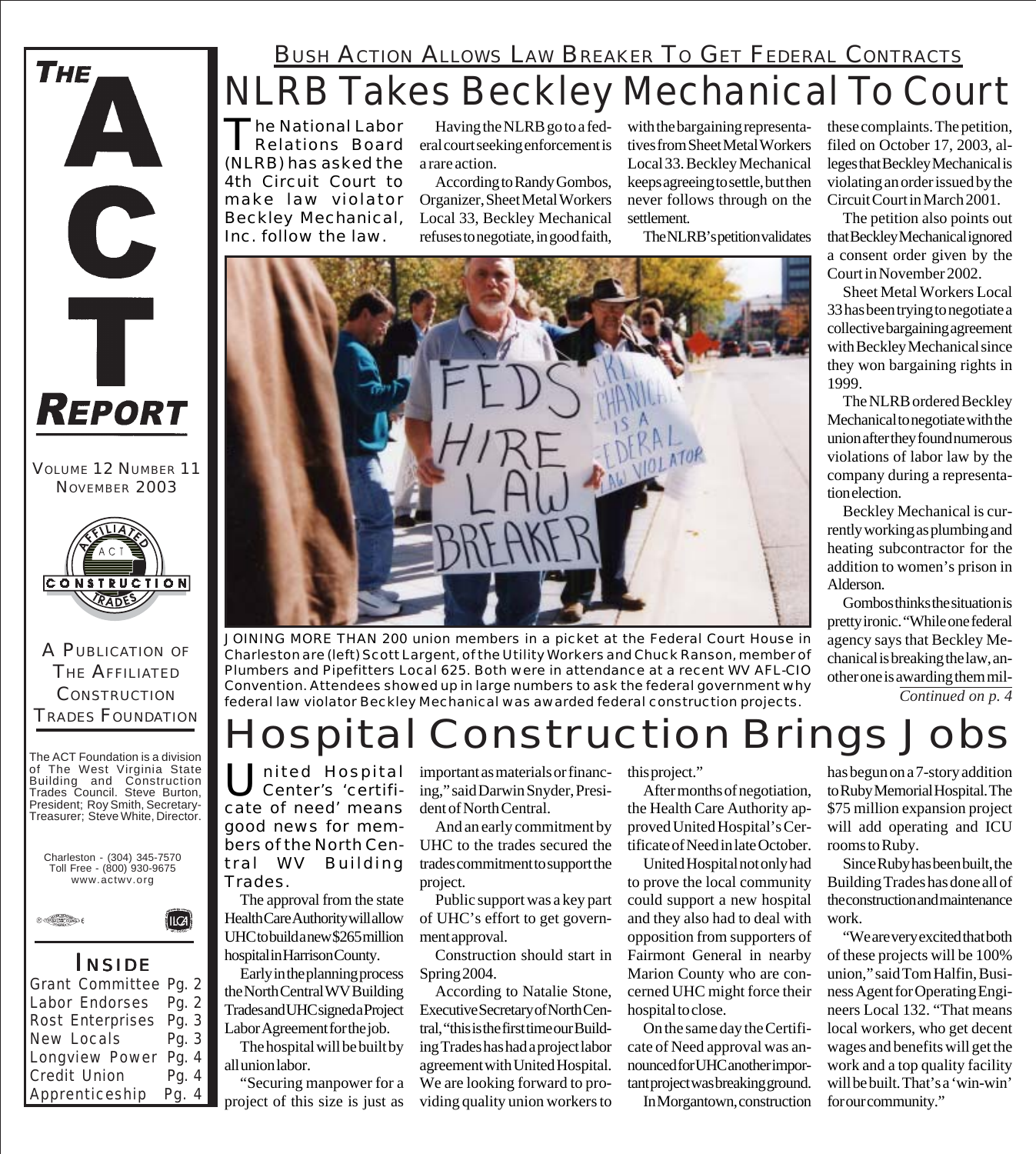## ACT Files Suit on One Project, Asks that Rest Go Forward SUPREME COURT APPROVES GRANT COMMITTEE

A Court of Appeals decision has given the green light to millions of dollars worth of construction projects across the state.

The Supreme Court ruled the state Economic Development Grant Committee process was constitutional.

The grant committee now has the authority to issue the bonds for 49 projects. With approximately \$220 million in bonds almost \$500 million in projects will move forward because most projects include private funds in addition to the grants.

The bonds could be issued in mid-December.

Work is already underway in Wheeling where site preparation for a new Cabela's is being done by a union building trades contractor.

In Huntington, the Pullman Square project has already begun. The first phase, a parking garage, is funded with federal money and is 100% union. State grant funds will allow the second phase, retail buildings, to move forward.

According to Dave McComas, Laborers Local 543 Huntington, the Supreme Court's decision is "very exciting for the Building Trades. The release of project money will make for a good Christmas and a better new year."

McComas also points to the Marshall University Biotechnology Development Center which was funded by the grant committee and will provide another large construction project for local workers.

In Charleston, union contractor BBL-Carlton was hired as the construction manager of the new minor league ballpark. The ballpark will be constructed in the city's East End.

But the good news may not last if the bond issue is not corrected.

Unfortunately, an approved project in Wayne County by Italian company Sogefi is in direct violation of the rules set up the grant committee. In response, ACT filed suit to prevent the 'one bad apple from spoiling the whole barrel.'

All companies that applied for the grant money had to have a public partner. Sogefi, Inc. claims that Our Jobs, Our Children, Our Future, Inc. is its public partner. In the past, Our Jobs, also known as HADCO, has denied being a public agency in response to numerous Freedom of Information requests.

ACT's suit alleges that Our Jobs, Our Children, Our Future, Inc. is "not a public body; rather it is a private, non-profit corporation, duly organized under the general corporation laws of the State of West Virginia."

West Virginia Code states, "No grant may be awarded to an individual or other private person or entity. Grants may be awarded only to an agency, instrumentality or political subdivision of this state or to an agency or instrumentality

of a political subdivision of this state."

At the last minute Our Jobs was removed from the application and the Wayne County Commission was added.

ACT lawyers deposed Wayne County Commissioners regarding the project and all three claimed they knew little if nothing about the project.

"These folks can't have it both ways," said Steve Burton, Business Manager of the Tri-State Building Trades. "They already argued their organization was not public when we sent FOIA letters, now they want our tax dollars and they are changing their tune. We should not let this one bad project ruin the rest."

## Labor Endorses McGraw for Re-Election

The WV AFL-CIO has announced its endorsement of Warren Randolph McGraw for re-election to the Supreme Court of Appeals of West Virginia.

The action took place during the AFL-CIO's convention held October 28 & 29.

"It is clear from past cases that this court is split 3-2 in favor of people," said Kenny Perdue, Secretary-Treasurer of the WV AFL-CIO. "And it is just as clear keeping Warren McGraw in the Supreme Court is the only way to keep this court friendly to working families."

McGraw has been a longtime friend of labor, dating back to his years as a member of the House of Delegates and president of the State Senate. He has carried a pro-worker perspective onto West Virginia's high court, recently casting the deciding vote in an important case

preventing large self-insured companies from shifting \$500 million in workers compensation debt to small businesses.

The labor endorsement came after a meeting of statewide members of the AFL-CIO's COPE committee. Most endorsements take place after final date for a candidate to file, mid-January.

The AFL-CIO's early endorsement of McGraw reflects the growing emphasis on this important election. McGraw has been targeted nationally by the US Chamber of Commerce and was recently featured on the cover of the February edition of Forbes magazine with a target placed on his head.

"Business unfairly tries to blame this court for our workers compensation mess, for our bad economy, for all of our problems," said Roy Smith, Secretary Treasurer of the WV State Building Trades.

"The truth is this court has

helped small business and workers by stopping big businesses attempts to shift their bills illegally to us."

McGraw brings a real worker's perspective to the bench: he has worked as an openhearth steel worker for U.S. Steel Corporation and a chemical worker for Union Carbide before going into the legal practice.

The Wyoming County native has served West Virginia working families in all three branches of government, culminating in his election to the Supreme Court of Appeals in 1998.



*GEARING UP TO SUPPORT Darrell McGraw for the state supreme court members of the painters District Council 53 are painting signs. From left, Gary Strope, Denver Abicht, Jerry Huffman, Homer Williamson, Gerald McMillian, Clarence Mitchell, and Dan Poling.*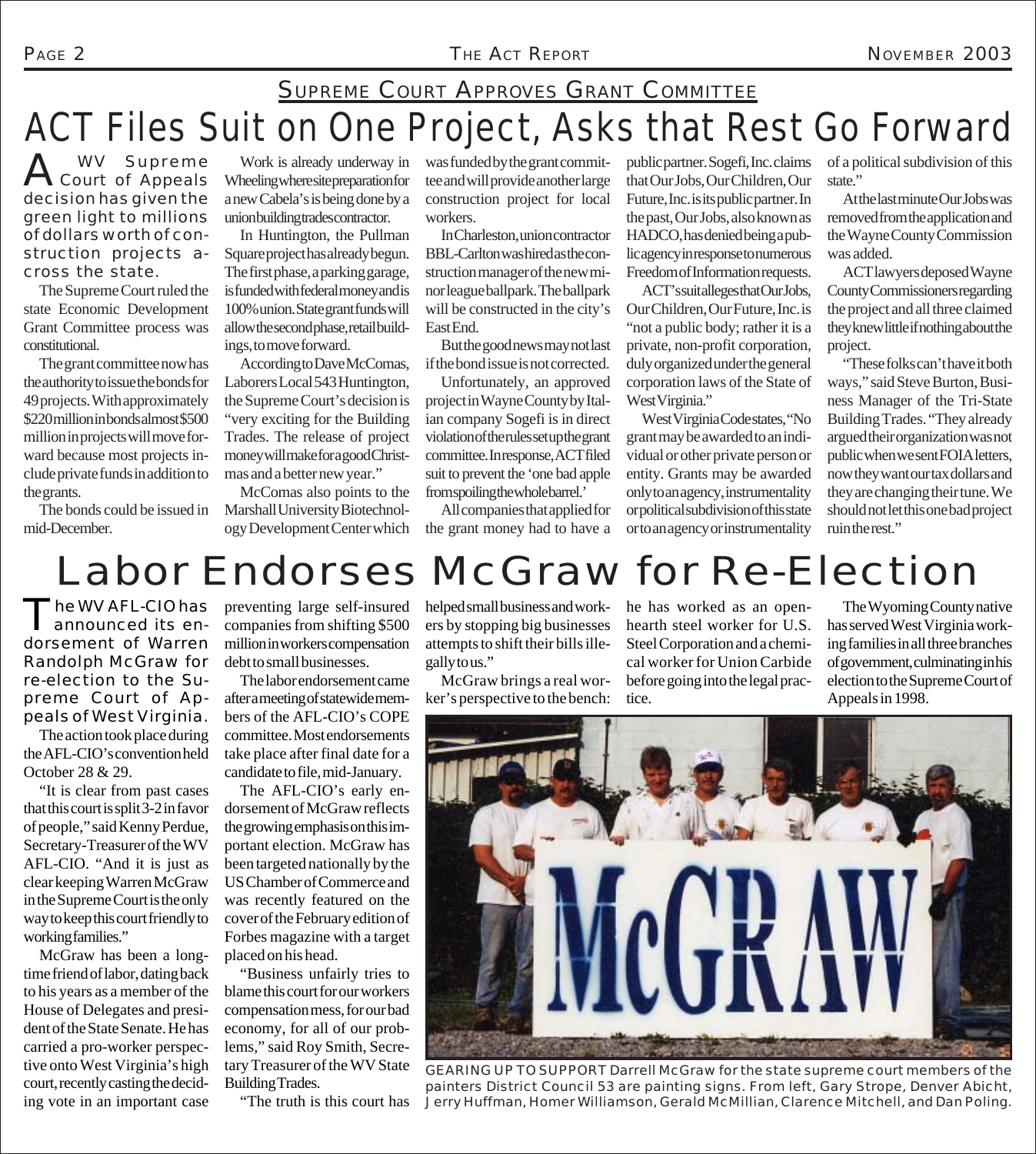| West Virginia Economic Development Grant Committee |  |  |
|----------------------------------------------------|--|--|
| <b>GRANTS AWARDED - by County - 8/20/03</b>        |  |  |

| County          | <b>Description</b>                                              | <b>Grant Awarded</b> |
|-----------------|-----------------------------------------------------------------|----------------------|
| <b>Barbour</b>  | <b>Belington Industrial Park</b>                                | 650,000              |
| <b>Berkeley</b> | Downtown Redevelopment                                          | 2,750,000            |
| <b>Berkeley</b> | <b>Airport Terminal</b>                                         | 1,266,000            |
| Cabell          | <b>Biotechnology Development Center</b>                         | 12,500,000           |
| Cabell          | Sogefi                                                          | 990,000              |
| Cabell          | Pullman Square                                                  | 10,600,000           |
| Fayette         | <b>Business/Industrial Site</b>                                 | 2,000,000            |
| Greenbrier      | Greenbrier Valley Theater                                       | 250,000              |
| Hampshire       | Hotel, Conference, and Wellness Center                          | 5,400,000            |
| Hardy           | Land Purchase by local government                               | 1,000,000            |
| Hardy           | <b>Waste Water Treatment Plant</b>                              | 5,000,000            |
| Harrison        | <b>Charles Pointe</b>                                           | 6,000,000            |
| Harrison        | Development Projects in Downtown Clarksburg                     | 4,358,500            |
| Jefferson       | New High School                                                 | 6,000,000            |
| Kanawha         | The Clay Center                                                 | 3,000,000            |
| Kanawha         | Creation of a Biotechnology Incubator                           | 1,500,000            |
| Kanawha         | <b>Baseball Park</b>                                            | 12,000,000           |
| Kanawha         | Expansion of jobs & businesses, recruitment of new businesses & |                      |
|                 | local capacity building                                         | 133,000              |
| Lewis           | Stonewall Jackson Resort                                        | 3,500,000            |
| Lewis           | New State Fire Academy at Jackson's Mill                        | 2,000,000            |
| Logan           | Hospital                                                        | 1,000,000            |
| Logan           | Lodge and Rec Center                                            | 10,000,000           |
| Marion          | <b>Parking Garage</b>                                           | 2,000,000            |
| Marion          | I-79 Technology Park Project                                    | 14,750,000           |
| Marshall        | Improvements & New Construction to Grand Vue Park               | 2,160,000            |
| Mason           | <b>Point Pleasant Riverfront Park</b>                           | 1,200,000            |
| McDowell        | McDowell County Correctional Facility                           | 5,200,000            |
| Mercer          | Southern WV Technology Center                                   | 2,000,000            |
| Mercer          | Updates to Baseball Stadium                                     | 250,000              |
| Mingo           | Expansion of the Mingo County Wood Products Industrial Park &   |                      |
|                 | <b>BELO Industrial Park</b>                                     | 4,500,000            |
| Monongalia      | <b>Medical Research Facility</b>                                | 10,000,000           |
| Monongalia      | <b>Public Theater and Marina</b>                                | 13,900,000           |
| Monongalia      | Downtown Development                                            | 5,000,000            |
|                 |                                                                 |                      |

| Monongalia | Reclaimed Surface Mine Development at Chaplin Hill                 | 1,200,000  |  |
|------------|--------------------------------------------------------------------|------------|--|
| Monongalia | Development of Biometric Technology                                | 2,300,000  |  |
| Ohio       | <b>Industrial Park Development</b>                                 | 35,000,000 |  |
| Ohio       | Lodge Expansion                                                    | 2,500,000  |  |
| Putnam     | <b>Business Park</b>                                               | 3,228,302  |  |
| Putnam     | <b>Putnam Business Park</b>                                        | 1,570,000  |  |
| Putnam     | New Construction & Renovation at WV Steel Poca Facility            | 300,000    |  |
| Putnam     | Construction of Steel Building for New Business                    | 100,000    |  |
| Raleigh    | X-Quad Commerce Center                                             | 12,000,000 |  |
| Randolph   | <b>Tourism Developments</b>                                        | 1,500,000  |  |
| Summers    | Hydroelectric generating facility at Bluestone Dam                 | 2,500,000  |  |
| Tucker     | Industrial Park/Enhanced 911/ Five Rivers Library/Parsons Commerce |            |  |
|            | Center/Thomas Revitalization                                       | 500,000    |  |
| Wood       | <b>Riverfront Park</b>                                             | 3,000,000  |  |
| Wood       | <b>Electronic Recycling Center</b>                                 | 4,300,000  |  |
| Wyoming    | Lodge Expansion for Twin Falls Resort State Park                   | 3.000.000  |  |

### UNION TRADES FEDERAL CREDIT UNION

#### **"Christmas Loan Special"**

7% APR 10 Month Payback \$1,500 maximum with approved credit Plan now for Christmas 2004 with a Christmas Club at UTFCU

#### **New Expanded Hours**

Charleston - M-F 8:30 – 4:30, Sat. 9:00 am to Noon 344-0194 or toll free 1-800-450-8530

Parkersburg - M-F 8:30 to 4:30, Thursday until 6:00 pm. 485-1421 or toll free 888-524-1421

## Rost Enterprises Pays Up New Local Joins

arwin Snyder, Business Manager, IBEW 596, and Dave Efaw, Business Manager, IBEW 466, used the power of the Union to secure over \$700,000 in unpaid benefits from Rost Enterprises, Inc.

Pittsburgh based Rost Enterprises got into financial trouble at two work sites in West Virginia.

They were the electrical subcontractor at both the Hazelton prison in Preston County and the Clay Center in Charleston.

Rost didn't pay health care, pension, and other fringe benefits from April 2003 through July 2003. Over 120 employees at the two different work sites were being cheated.

By using the collective bargaining agreement, Federal Department of Labor, state law and some legal resources Snyder and Efaw were able force Rost, and their bonding company, Great American Insurance Company, to make good on the debts owed to members.

Proceedings were initiated through the union contract for a hearing in front of a Labor-Management committee where the union prevailed.

However Rost claimed they were unable to pay because they themselves were not being paid by various General Contractors for work they had performed.

An investigation was requested of the U.S. Department of Labor on the Hazelton job since federal money was used.

And a claim was ultimately filed against Rost's bonding company to compel payment.

Snyder secured \$610,000 for 95 employees at the Federal prison in Hazelton. Efaw collected over \$100,000 for about 20 employees at the Clay Center site.

Now, these workers will receive their health insurance, vacation, and all other benefits.

"This is the reason we have unions," said Efaw. "Our collective bargaining agreement enables us to collect this money, and if that fails we have the resources to hire attorneys and pursue all legal avenues of payment."

All contractors must put up a performance bond before they begin public work in West Virginia. This performance bond ensures that if the company does get into financial trouble in the middle of a job, employees can still recover their fringe benefits.

Rost Enterprises is still in business and is working at the Hazelton site.

# ACT/SBT

Glaziers Local<br>
1195 has voted to join ACT and the WV State Building Trades.

Approximately 57 counties in West Virginia, Ohio and Ken-tucky are covered by Glaziers Local 1195.

The 60 members work mostly on commercial buildings, but also do some residential and industrial structures.

Doyle Hudson, Business Manager, says they will continue to service all counties in West Virginia and work to cover some counties in Virginia.

Glaziers 1195 is an affiliate of the Painters Union and a member of Painters District

Council 53.

Clarence Mitchell, Business Manager of Painters DC 53, is working to have all the locals in his council join ACT.

Mitchell believes that West Virginia is located in a strategic position between the stronger union states of the north and the weaker states in the south.

"We are on the borderline between 'right to work' and 'working for rights'.

ACT helps the Union movement stand in the gap.

"We have seven local unions within the IUPAT District Council 53 that are affiliated with ACT.

ACT is on the cutting edge of the union movement. Right now, it's the only game in town," said Mitchell.